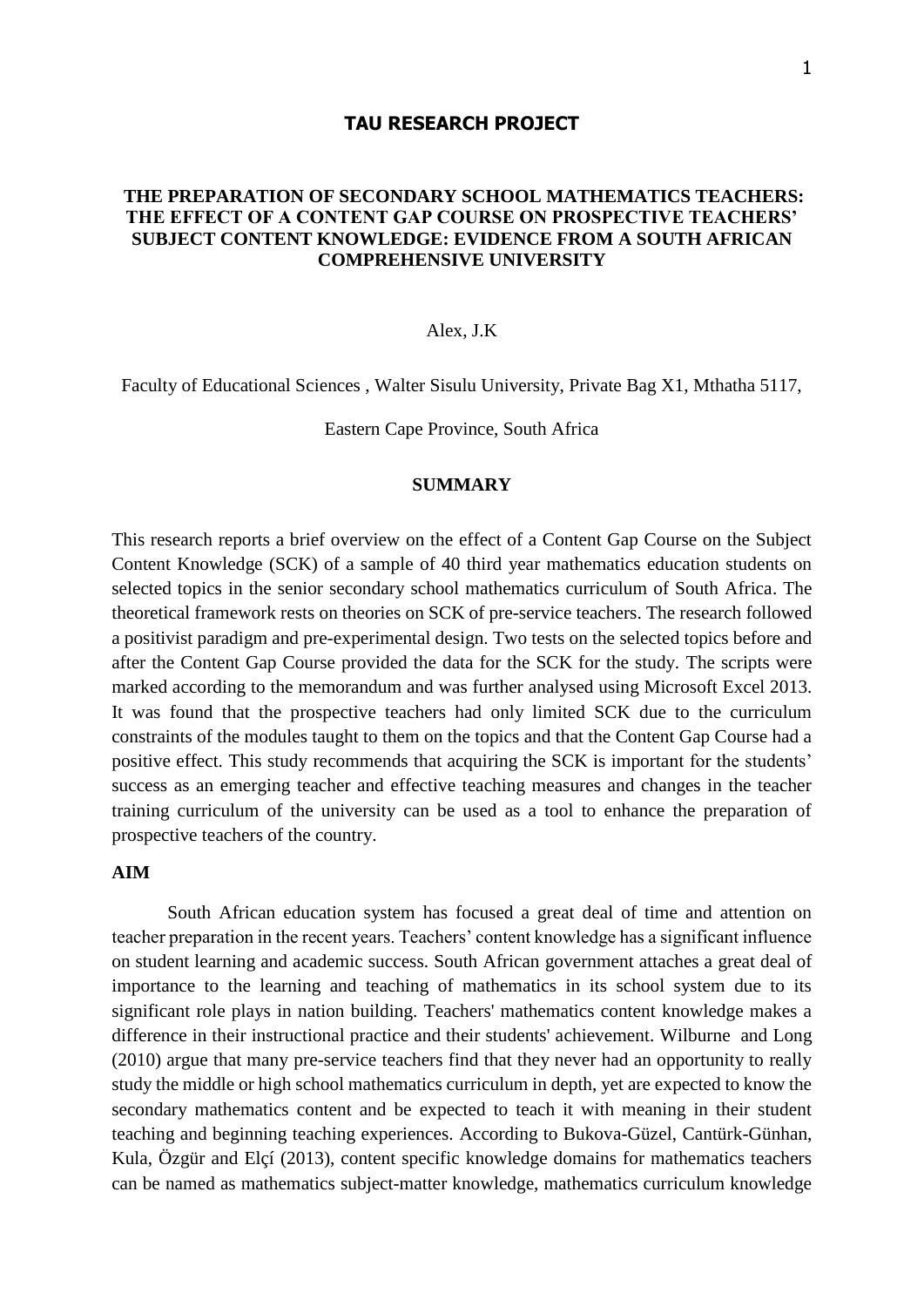and mathematical pedagogical content knowledge. Teaching strategies, content knowledge, understanding and motivation were some of the factors identified by Mji and Makgato (2006) on their study on the factors associated with the poor performance of South African learners in mathematics and physical sciences and they suggest that learners can be motivated towards the subject if educators are confident with respect to knowledge of the subjects they teach. It is also noted that preparing teachers to teach mathematics effectively is one of the most urgent problems facing those who wish to improve students' learning (Morris, Hiebert & Spitzer, 2009). Kriek and Grayson (2009) also assert that the poor state of mathematics and science education in South Africa can be attributed, in part, to many teachers' limited content knowledge, ineffective teaching approaches and unprofessional attitudes.

Research conducted mainly in the eastern parts of Eastern Cape (e.g., Siyepu, 2005; Alex, 2012) also inferred that the general poor quality of teachers and teaching are some of the factors that have contributed to the lacking in the necessary mathematical knowledge of disadvantaged learners from the impoverished learning environments and it is imperative to find solutions that will improve the quality of mathematics learning and teaching, especially in the rural part of the province. This study is significant as the researcher felt that being a teacher trainer, the SCK of the mathematics educations students to be checked and corrected. The research question addressed in this research is: Can a Content Gap Course on prospective teachers improve their SCK on selected topics?

#### **OUTCOME**

This research adopted a positivist paradigm pre-experimental design (one group pretest post-test design) and a quantitative approach. The sample consisted of a group third year university Bachelor of Education (Mathematics Education) cohort of 40 students of the South African Comprehensive Public University. All the ethical requirements were met. Two question papers which were purposively selected from a standardised question Paper of Matric Examination of 2014 of which, one consisting of seven questions on Financial Mathematics and Probability (Paper 1) and the other one consisting of 10 questions on Data Handling, Analytical Geometry, Trigonometry and Euclidean Geometry (Paper 2) provided the data for the SCK for the study. From the analysis of the pre-test it was found that the total mean percentage was 27% and that the prospective teachers had only limited SCK on the topics that they are meant to teach in the schools during their school based experience. It was also noted that the difficulties experienced by the students were similar to the ones experienced by the matric students as explained by the Chief Examiner's report of 2014 (DBE , 2015).

After seeing the performance of the students in the test, it was agreed that a content gap course can be arranged to address the low performance in certain topics. The classes were offered by the researcher after the normal lecturing hours of the students. Due to the constraints of time and the demand of the topics, classes were conducted for 8 weeks only for Financial Mathematics, Probability, Data Handling and Euclidean geometry. Analytical Geometry and Trigonometry were not included in the content gap course as the students deemed it as more manageable than the other demanding topics. The following table shows the performance of the students before and after the Content Gap Course.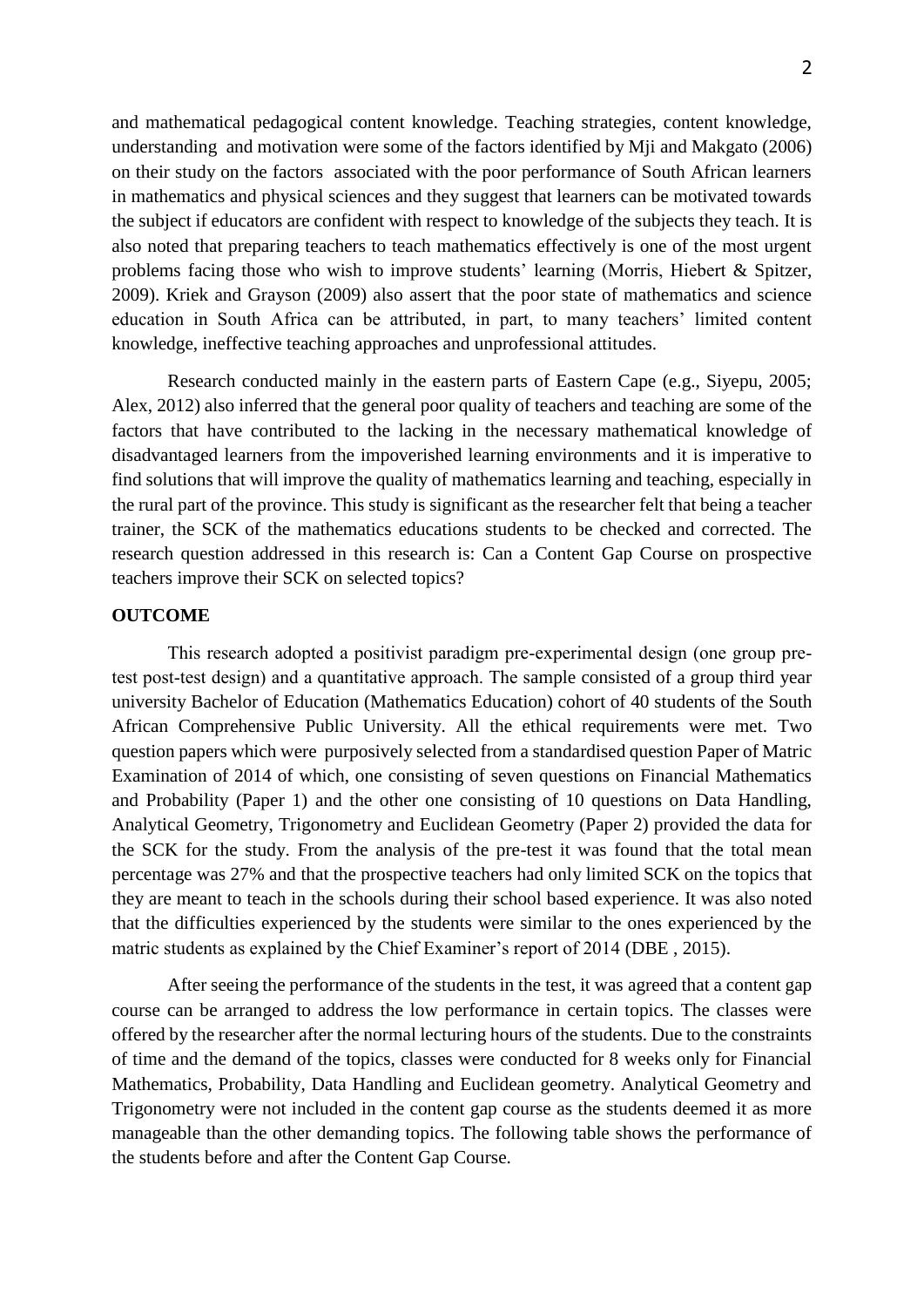| Topic                      | Pre-test (Mean %) | Post-test (Mean %) |
|----------------------------|-------------------|--------------------|
| <b>Financial Maths</b>     | 37                | 52                 |
| Probability                | 18                | 34                 |
| Data Handling              | 35                | 40                 |
| <b>Analytical Geometry</b> | 37                | 45                 |
| Trigonometry               | 28                | 27                 |
| <b>Euclidean Geometry</b>  | 16                | 20                 |
| Total Paper 1              | 27                | 43                 |
| Total Paper 2              | 27                | 31                 |

Table 1: Students' SCK on selected topics: Performance comparison in the Diagnostic test and after the Content Gap Course

From Table 1, it is noted that the average percentages for Financial Mathematics increased from 37% to 52%, Probability increased from 18% to 34%, Data Handling increased from 35% from 40%, Analytical geometry increased from 37% to 45%, Euclidean Geometry increased from16% to 20% and a decrease in Trigonometry was noted from 28% to 27%, and the total percentages for Paper 1 and Paper 2 separately increased from 27% to 43% and 31% respectively. It is also noted from the analysis that the average percentages for Financial Mathematics and Probability were considerably increased and the performance in Trigonometry was lower than the percentage of the pre-test. The analysis showed that the Content Gap Course had a positive effect in the topics that were very new to the students namely Financial Mathematics, Geometry and Probability.

A close examination on the content of the modules taught for the mathematics education was needed, as most of the students complained that the content needed in the school was lacking in their curriculum. It was done through document analysis. It was noted from the course modules that the mathematics content curriculum followed in the senior secondary schools was not stressed in the modules. Even though in the first year of study, senior secondary school mathematics was the content for their course modules, the students were not taught with the topics of Geometry and Probability as they were following a different curriculum at that time and during their third year of study, they had to teach the topics in schools as these topics were part of the new curriculum, which was not catered for in their modules.

#### **Findings and conclusions**

It is noted that the prospective teachers had only limited subject content knowledge (SCK) on the topics that they were meant to teach in the schools of which some of the topics were not even included in the university's teacher education curriculum. They also experienced the same difficulties as the matric students of 2014. The Content Gap Course had a positive effect in topics that are very new to the prospective teachers which are mainly Financial Mathematics and Probability. Analytical Geometry was fairly attempted even though it was not taught during the Content Gap Course. Trigonometry was not taught during the Content Gap Course and there was a slight decline in the performance. The performance in Euclidean